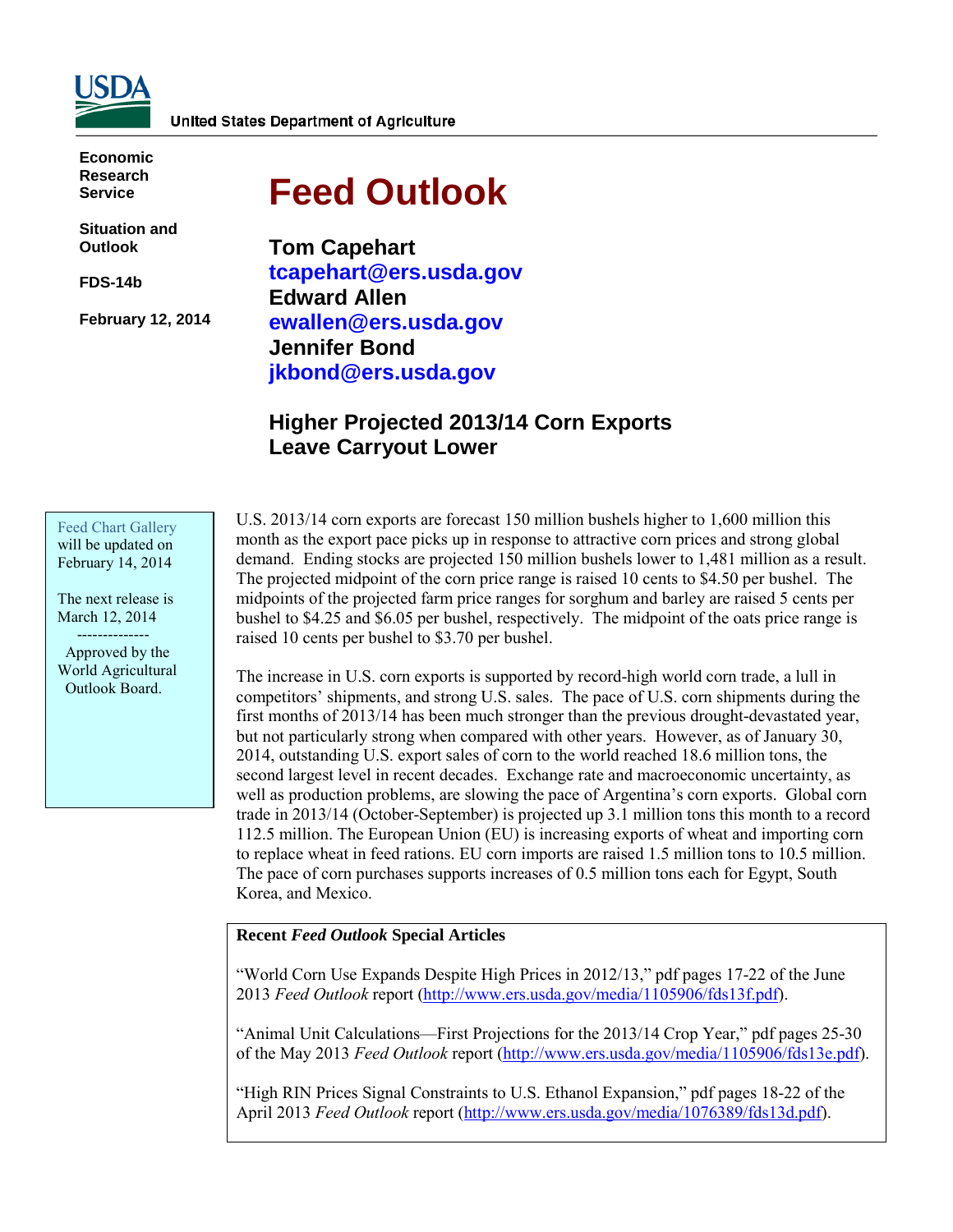# *Higher Corn Exports Raise Price and Cut Ending Stocks Outlooks*

U.S. feed grain supplies for 2013/14 is unchanged this month, with the exception of a 5-million-bushel reduction to projected barley imports.

Feed and residual use for the four feed grains plus wheat converted to a September-August marketing year is forecast lower this month on a 0.8-million-ton reduction in wheat and a small reduction in barley feed and residual use. Grain consuming animal units is forecast at 91.38 million units, 0.61 higher than the December forecast of 90.77 million and 0.36 lower than the 2012/13 forecast. Inventories of layers and broilers increased from the previous month, and all cattle and calve and turkey inventories are forecast lower. The 2014 forecast of total red meat and poultry production is lowered from last month as higher beef production is more than offset by lower pork, broiler, and turkey production.

Projected 2013/14 feed and residual use per animal unit is 1.56 tons this month, down from 1.58 tons per unit in January. Barley feed and residual use is reduced 5 million bushels.

There are no changes in food, seed, and industrial (FSI) use.

## *Corn Export Forecast Boosted*

Forecast U.S. corn exports for 2013/14 are raised 150 million bushels from last month, as attractive prices, strong international demand, and prospects for lower shipments from major competitors provide the United States with export opportunities. Corn ending stocks are projected at 1,481 million bushels, 150 million below last month's projection but still well above last year's carryout of 821 million. The stocks-to-use ratio is projected at 11.1, compared with 12.4 last month and 7.4 a year earlier.

The midpoint of the projected range for corn prices received by producers is raised 10 cents to \$4.50 per bushel as higher projected use reduces expected carryout. Both the low and high end of the range of the forecast price is raised 10 cents, to \$4.20 and \$4.80 per bushel, respectively.

## *Sorghum Price Raised, Range Narrowed*

The U.S. sorghum supply and use are unchanged this month. In response to rising corn prices, strong sorghum prices in export markets, and prevailing bid prices for sorghum at ethanol plants, the sorghum season-average farm price is raised 5 cents at the midpoint to \$4.25 per bushel. The projected price range is raised 10 cents on the low end and is unchanged on the high end at \$4.00 to \$4.50 per bushel. The increase at the midpoint is 5 cents per bushel less than this month's corn price increase, reflecting prices received to date for both commodities.

# *Barley Imports, Feed and Residual Use Lowered*

Based on U.S. Census data, the pace of barley imports is slower than expected, and marketing year imports are reduced 5 million bushels to 20 million this month. The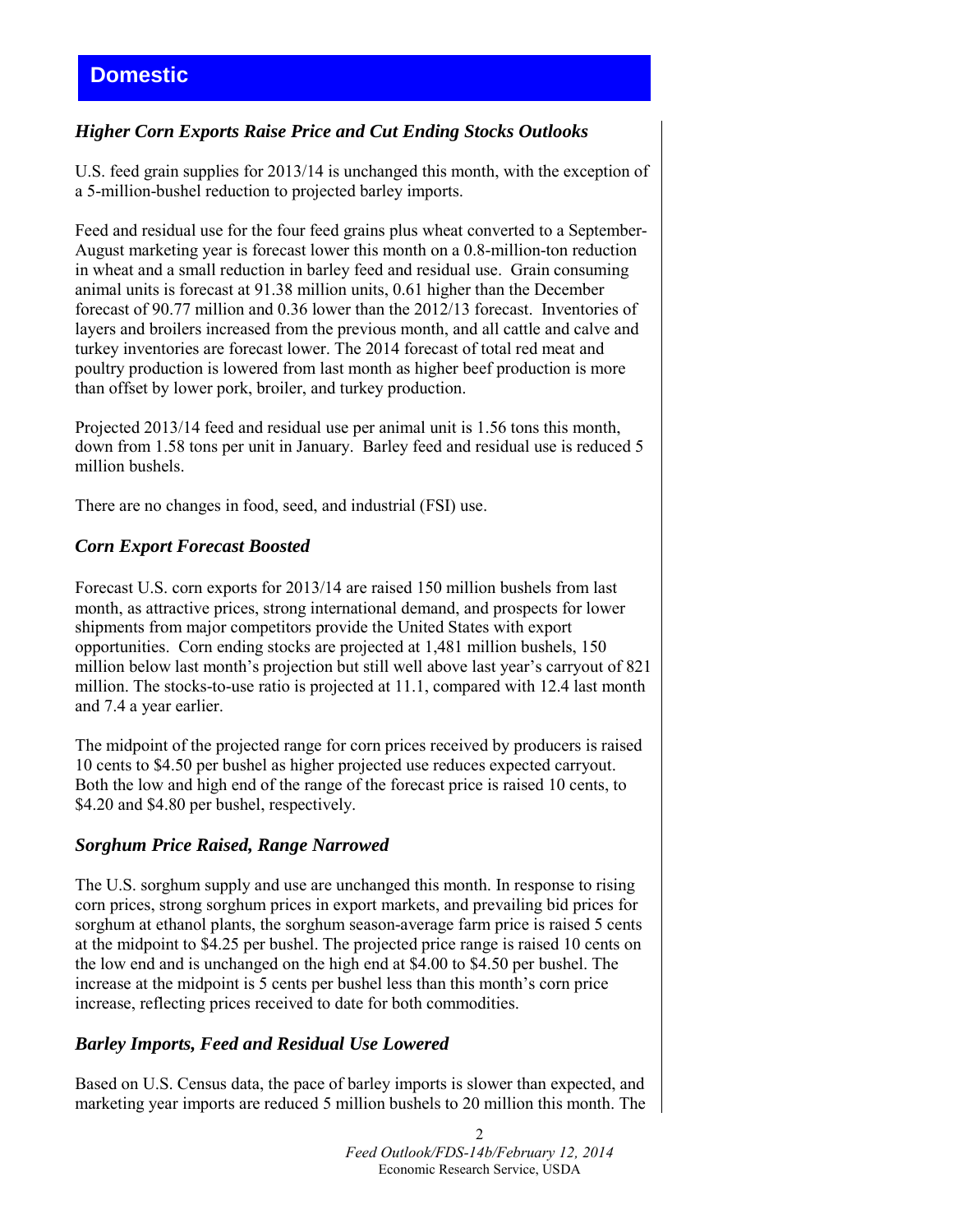substantial domestic barley harvest (estimated at 215 million bushels) has tempered imported malting barley demand. Transportation difficulties in Canada, despite a large barley harvest, are also contributing to the sluggish pace of exports to the United States. The 5-million-bushel reduction in imports is offset, on the use side of the balance sheet, by a 5-million-bushel reduction in barley feed and residual, which is supported by abundant corn supplies.

The barley season-average price midpoint is raised 5 cents to \$6.05 per bushel, primarily on the strength of rising corn prices. Sustained malt premiums, even as the majority of the crop has been marketed, also bolster the all-barley price outlook.

## *Oats Supply, Use Unchanged; Price Projection Up*

Supply-and-use projections for oats in 2013/14 are unchanged this month. First half 2013/14 oats imports were 45 million bushels, down 11 million from the 2012/13 pace. A later harvest and transportation challenges in Canada, the primary origin of oats shipped to the United States, contributes to the slower pace of first-half imports. With feed and residual use during the first half of the 2013/14 marketing year down just slightly from last year and production up just slightly, U.S. demand for oats is expected to accelerate oats imports over the remainder of the marketing year.

The oats futures market has attracted a significant amount of attention in recent weeks due to the high prices for nearby contracts. Speculative buying has bid up contracts to historically-high prices. However, country bids track more closely with corn price movements, and a significant proportion of the 2013/14 oats crop has previously been marketed. Thus, despite nearby futures contract price observations in the lower \$4.00 range, the midpoint of the season-average farm price for oats is raised just 10 cents to \$3.70 per bushel. If realized, this price would be the second highest on record, behind only the record-setting 2012/13 price of \$3.89 per bushel. The projected farm price range is raised 10 cents on both ends to \$3.55 to \$3.85 per bushel.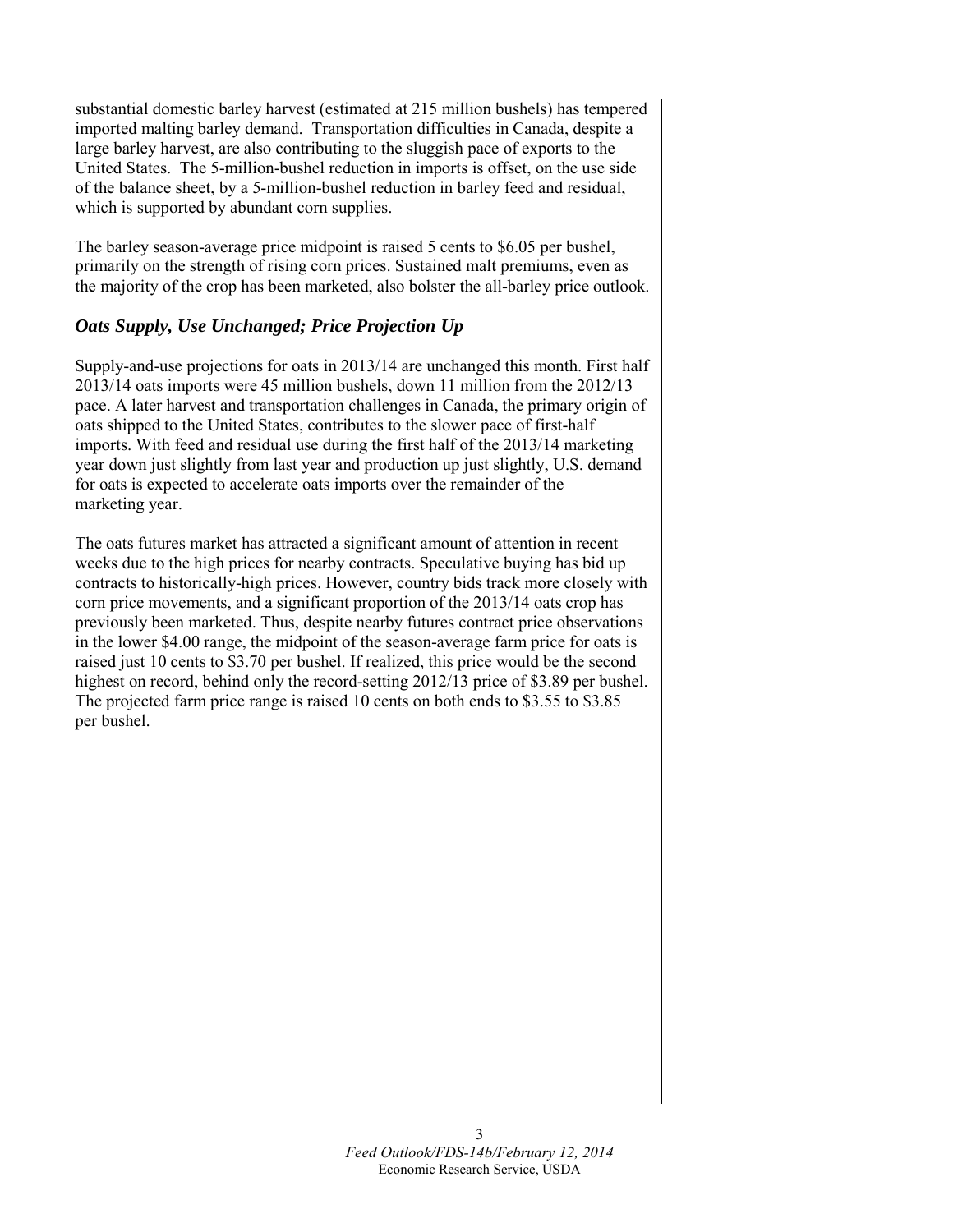## *U.S. Corn Export Prospects Up Sharply*

U.S. 2013/14 trade year corn exports are increased 4.0 million tons this month to 41.0 million (up 150 million bushels to 1.6 billion bushels for the September-August marketing year). The increase of over 10 percent is supported by recordhigh world corn trade, a lull in competitors' shipments, and strong U.S. sales.

The pace of U.S. corn shipments during the first months of 2013/14 has been much stronger than the previous drought-devastated year, but not particularly strong when compared with other years. Census export data indicate October-December 2013 corn exports reached 10.4 million tons, more than double the amount of the previous year. According to export inspections data, January 2014 corn exports slowed from the previous months to only 2.9 million tons. However, as of January 30, 2014, outstanding U.S. export sales of corn reached 18.6 million tons, the second largest level in recent decades. These very large outstanding sales appear to reflect a shift in the seasonality of U.S. corn exports, with less movement after harvest and increased exports in February through June when Brazilian ports are busy exporting soybeans. The slow early-season export pace also likely reflects the lateness of this year's harvest and some necessary rebuilding of pipeline supplies following 3 consecutive years of stock drawdowns.

Global corn trade in 2013/14 (October-September) is projected up 3.1 million tons this month to a record 112.5 million. Corn export prices have dropped 20 to 30 percent since June 2013, reflecting ample supplies and encouraging import demand. The price of corn has declined compared with the price of wheat, and the EU has responded with increased exports of wheat and imports of corn to replace wheat in feed rations. EU corn import licenses reflect the strong demand, and projected imports are raised 1.5 million tons to 10.5 million. The pace of corn purchases supports increases of 0.5 million tons each for Egypt, South Korea, and Mexico. South Korea is buying more corn and less feed-quality wheat, with corn imports projected to reach a record 9.5 million tons. Mexico is forecast to replace sorghum imports with corn imports because China has bid up the price of sorghum, boosting corn import prospects to a record 11.5 million tons. Vietnam's corn imports are forecast up 0.4 million tons this month to a record 2.0 million tons supported by dynamic meat production. Corn imports are projected up for Saudi Arabia and Chile but down for Syria and Turkey.

Corn exports are projected down 1.0 million tons for Argentina to 13.0 million. Reduced production prospects are exacerbated by macroeconomic and exchange rate problems that encourage producers to hold corn and other commodities. The pace of Argentina's corn exports in recent months has been slow. EU corn exports are projected down 0.5 million tons this month to 2.5 million as the pace of export licenses has slowed and excess supplies in Romania and Bulgaria have been depleted. India's corn export prospects are cut 0.5 million tons to 3.0 million as India's prices are not competitive for corn exports, except to nearby destinations. South Africa's corn exports are forecast down 0.2 million tons to 1.7 million as internal prices are high enough to slow exports.

Corn exports for Ukraine and Russia are each projected up 0.5 million tons this month (to 18.5 million and 3.0 million, respectively), as recent strong shipments are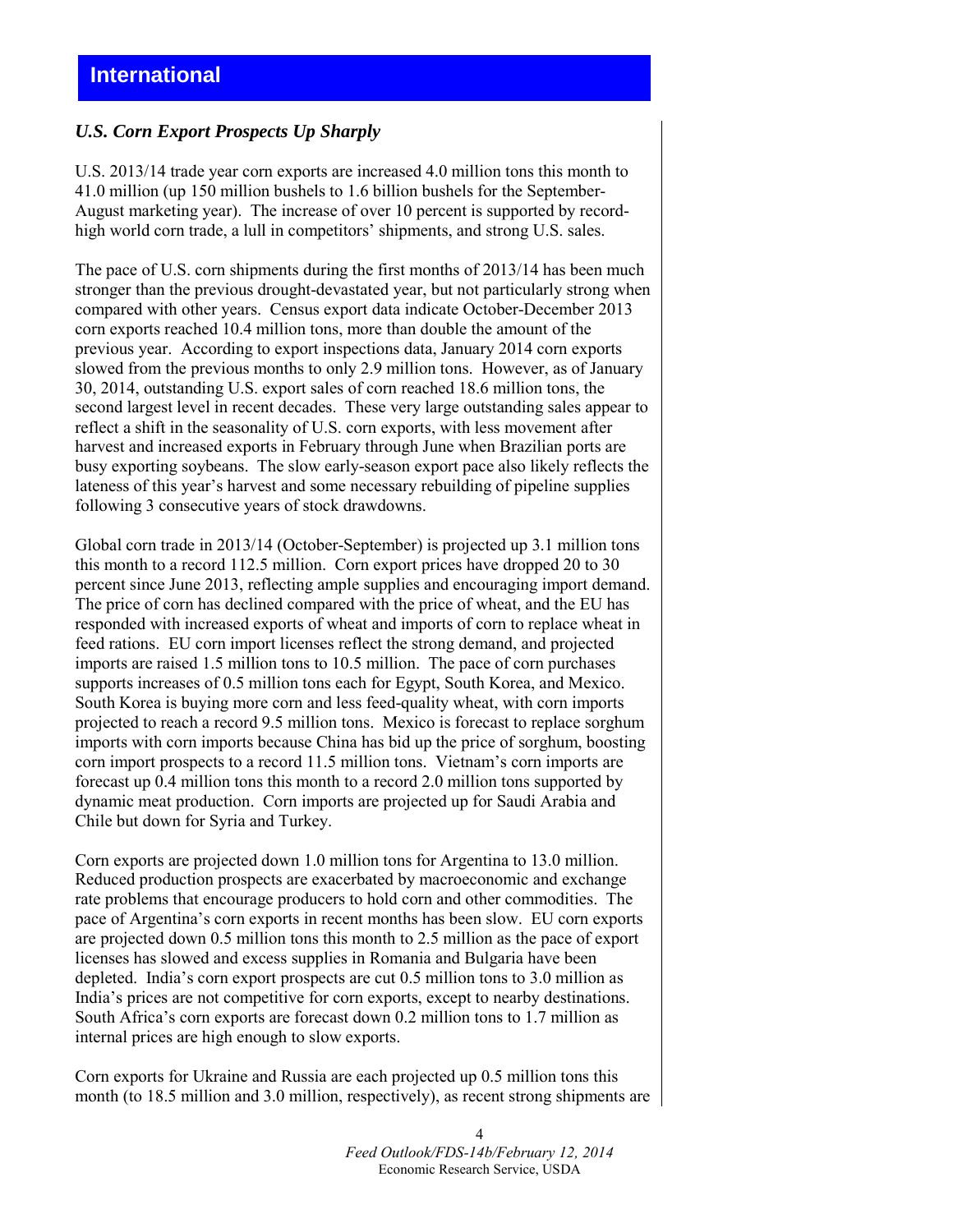supported by record large corn crops. Thailand's corn exports are forecast up 0.3 million tons to 0.5 million as the government has announced incentives to export corn.

## *Modest Trade Changes for Other Coarse Grains*

World barley trade for October-September 2013/14 is forecast up 0.6 million tons this month to 20.2 million. Export prospects are increased for the largest exporters, up 0.3 million tons to 5.0 million for Australia and up 0.4 million to 4.5 million for the EU, but trimmed 0.1 million for Kazakhstan. The pace of purchases boosts import prospects for Libya, Kuwait, Syria, and Israel.

Global sorghum trade is nearly unchanged this month at 7.4 million tons, but China's imports are increased 0.5 million tons to 3.0 million and Mexico's imports are cut 0.5 million to 0.5 million. China is bidding U.S. sorghum port prices to a significant premium relative to corn, and Mexico is shifting to buying corn.

# *World 2013/14 Coarse Grain Demand Prospects Boosted*

Ample supplies and attractive prices are supporting increased coarse grain consumption and trade. Global coarse grain demand in 2013/14 is projected up 5.0 million tons this month to a record 1,232.7 million. All the increase is in foreign countries, with a slight decline in expected U.S. barley domestic use. World corn use is forecast up 3.7 million tons this month to 943.3 million, barley is increased 1.0 million to 142.1 million, sorghum is nudged up 0.1 million to 62.0 million, millet is up 0.2 million to 30.7 million, and oats is increased 0.1 million to 23.1 million. Rye use is reduced slightly.

The largest increase this month in coarse grain use is for the EU, up 2.0 million tons to 160.1 million. Corn prices have been more attractive than low-quality wheat for feeding to animals. EU wheat export demand has been strong, pricing wheat out of feed rations and reducing projected wheat feed use 1.0 million tons this month. EU meat production in 2014 is projected to grow modestly, supporting increased grain feed use. Based on the recent pace of licenses, EU corn imports are raised 1.5 million tons and exports are cut 0.5 million, supporting corn feed use.

Canada's 2013/14 coarse grain use is projected up 1.3 million tons to 23.2 million. Record grain and oilseeds crops and rail constraints have snarled transportation, especially to Canada's west coast ports. Canadian grain stocks reports confirm increased domestic disappearance. Corn food, seed, and industrial (FSI) use is forecast down 0.1 million tons, with less corn expected to be used for ethanol. However, feed and residual use of coarse grains is boosted 1.4 million tons, with logistical problems and weak farm-level prices supporting on farm use. Feed and residual is projected up 0.7 million tons for barley, boosted 0.5 million for corn, and increased 0.2 million for oats.

China's coarse grain use is forecast up 0.8 million tons this month to 228.5 million. Sorghum feed use is up 0.6 million tons with increased imports and production. Millet FSI is increased 0.2 million tons, supported by increased production.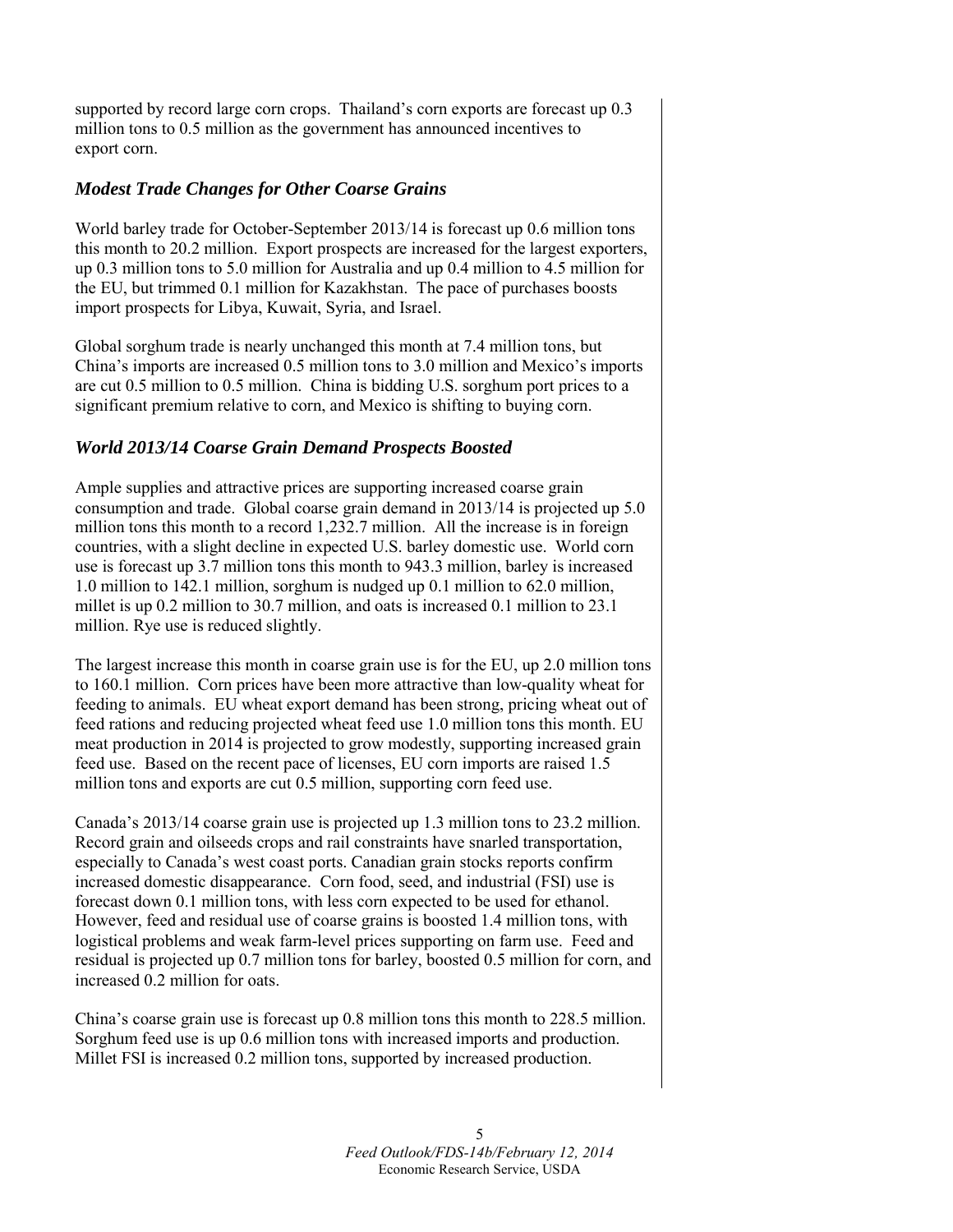South Korea's corn feed use is projected up 0.5 million tons this month as corn prices have made it attractive to import more corn and less feed-quality wheat.

Kazakhstan coarse grain use is projected up 0.4 million tons to 3.0 million. Increased production reported in official reports supports the increased use of barley and oats.

Egypt's corn feed use is projected up 0.3 million tons this month based on the pace of imports. Peru's corn and Libya's barley feed are each increased 0.2 million tons based on the import pace. India's corn feed use is increased 0.2 million tons due to strong domestic demand limiting exports. Smaller increases are projected in coarse grain use this month for Kuwait, Vietnam, Syria, and other countries.

There are a few partly offsetting reductions in projected 2013/14 coarse grain use. Russia's domestic use forecast is cut 0.5 million tons to 28.7 million due to reduced production of corn and barley and higher expected rye ending stocks. Australia's barley feed use prospects are trimmed 0.2 million tons, with forecast exports increased. Other reductions in projected coarse grain use are few and tiny.

## *World Coarse Grain Supplies Increased Modestly This Month*

Global coarse grain supplies for 2013/14 are forecast up 2.1 million tons this month, with production prospects raised 0.8 million and beginning stocks increased 1.3 million due to changes in the previous year's estimated supply and demand. More complete data on 2012/13 trade, use, and stocks generate numerous adjustments, some with significant implications for 2013/14.

Argentina's 2013/14 coarse grain beginning stocks are boosted 0.7 million tons, with corn up 0.5 million and barley increased 0.2 million. Macroeconomic uncertainty and the likelihood of further significant currency devaluations are causing producers to hold onto commodities, selling only minimal amounts into commercial channels. As a result, corn, barley, and barley malt exports (trimming barley FSI) have fallen short of expectations.

South Africa's firm domestic corn prices have limited corn exports, leaving more ample stocks, up 0.3 million tons, this month. Peru has imported more corn than expected during 2012/13, boosting stocks 0.2 million tons. Thailand has fed less corn than expected in 2012/13, boosting ending stocks 0.1 million tons. For Australia, reduced barley exports and FSI are only partly offset by increased feed use, increasing barley ending stocks 0.1 million tons. Increased 2012/13 corn imports by Brazil cause a 0.1-million-ton increase in 2013/14 beginning stocks. Smaller increases are projected in 2013/14 beginning stocks this month for Algeria, Egypt, Chile, Morocco, and Kazakhstan.

Reduced 2013/14 coarse grain beginning stocks are estimated this month for Venezuela, with corn stocks reduced 0.2 million tons due to reduced 2012/13 imports. Small reductions are projected this month for India, Syria, Saudi Arabia, South Korea, Turkey, and Norway.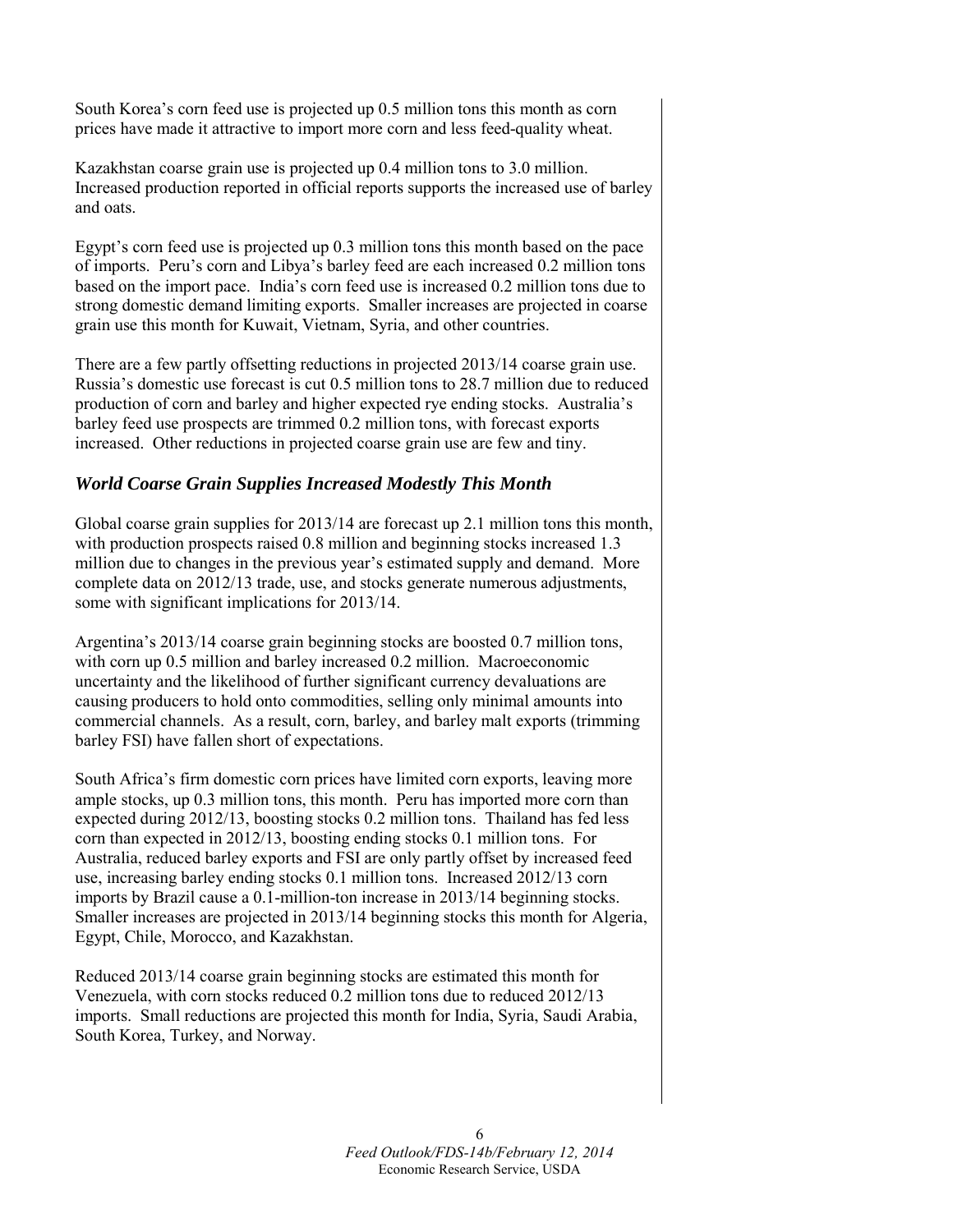# *Production Changes for 2013/14 Mostly Small and Offsetting*

World coarse grain production is projected up 0.8 million tons this month to 1,260.0 million. The largest changes, for Argentina and Ukraine, are almost offsetting. World sorghum production is forecast up 0.4 million tons, barley is up 0.3 million, oats and millet are up 0.2 million each, corn is reduced 0.3 million, and rye is trimmed slightly.

Argentina's corn production prospects are cut 1.0 million tons to 24.0 million as hot dry weather during parts of December and into January prevented some corn planting and reduced yield prospects. However, good rains during mid- and late January limited production losses. The reduction in projected harvested area is a bit more severe than the reduced yield prospects. Small increases are projected for oats production, and a slight reduction is projected for rye based on reported yields.

Ukraine's coarse grain production is increased 0.95 million tons this month to 39.9 million based on preliminary final harvest reports. Corn production is increased 0.9 million tons to a record 30.9 million. Area is up slightly this month at a record 4.8 million hectares, and yields nearly match the 2011/12 record at 6.4 tons per hectare. The 2013/14 corn production is 35 percent larger than the previous record set in 2011/12. Small production increases are estimated for barley and oats, and reductions are projected for millet and rye. Yields are estimated higher this month for each grain, but reduced area leads to cuts for millet and rye production.

Kazakhstan's coarse grain production is increased 0.4 million tons to 3.5 million based on a government report that reduced wheat production but increased coarse grains. Barley is increased 0.2 million tons to 2.5 million and oats are up 0.1 million to 0.3 million, both with increases reported for area and yield. Kazakhstan reported small increases for corn and millet production but a decline for rye.

Reports from China indicate increased millet and sorghum production for 2013/14, with each increased 0.2 million tons; the millet increase is attributed to yield and the sorghum production increase linked to area.

Russia reported harvest results including clean weight for some crops. Corn production is reduced 0.3 million tons to 10.7 million. Russia reported small increases for oats, millet, and rye but a reduction for barley.

Algeria reported barley production reduced 0.25 million tons to 1.5 million, mostly due to reduced area harvested.

EU barley production is estimated up 0.2 million tons and oats production is up slightly, based on Sweden reporting increased yields. Turkey's corn production is increased 0.1 million tons, with smaller increases for Nepal corn and Kyrgyz barley and small reductions for Syrian corn and Japan's barley.

## *Coarse Grain Ending Stocks Prospects Trimmed*

World coarse grain ending stocks for 2013/14 are projected down 2.9 million tons this month to 191.1 million. However, foreign ending stocks are forecast up 0.9 million tons to 150.5 million, as U.S. prospects drop sharply. There are numerous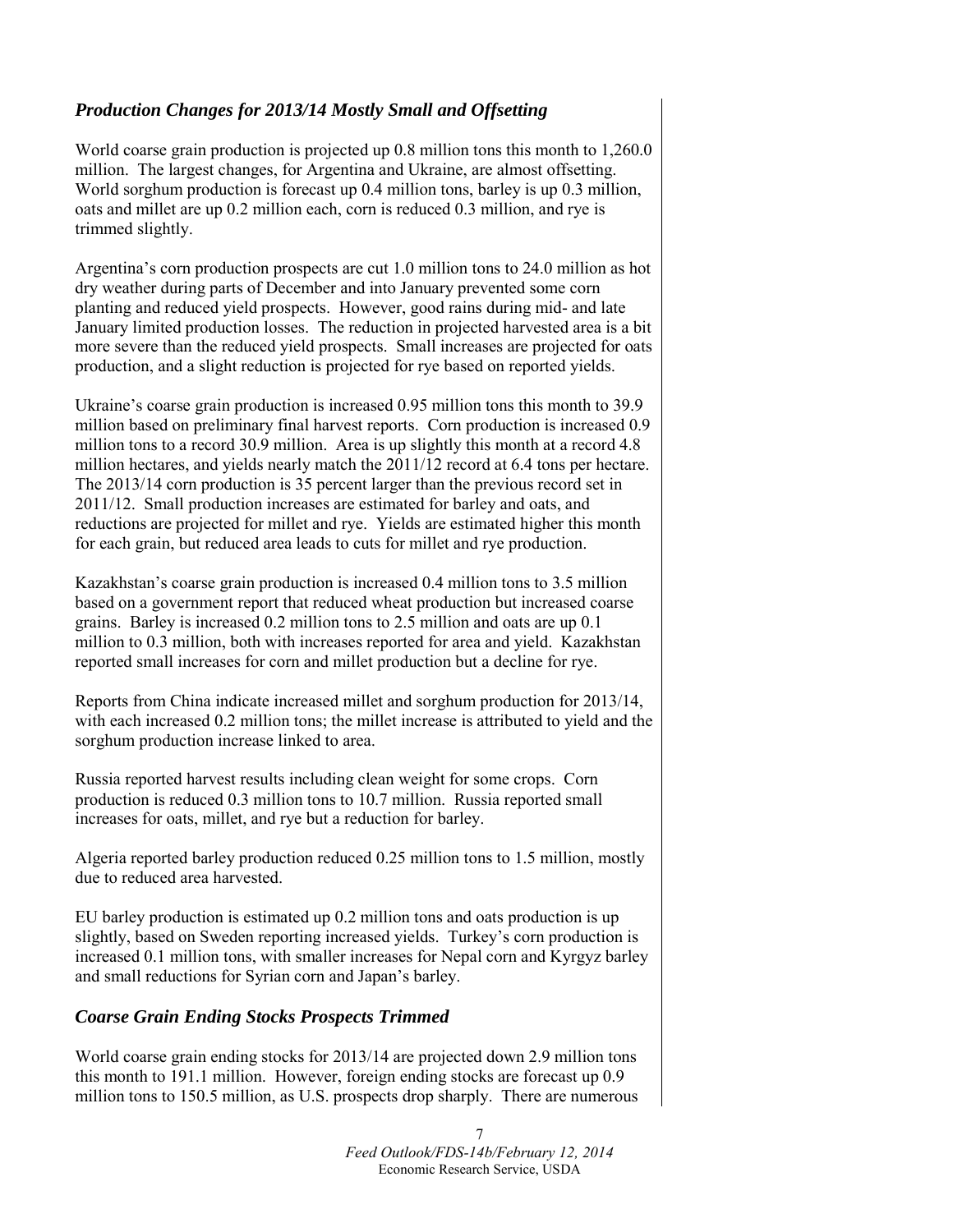partly offsetting changes to projected ending stocks in foreign countries. This month, foreign corn ending stocks are projected up 0.9 million tons, barley is down 0.4 million, sorghum is up 0.3 million, and oats and rye are each up 0.1 million.

Argentina's coarse grain ending stocks are projected up 0.7 million tons (0.5 corn, 0.2 barley) as farmers hold grain due to economic uncertainty. Ukraine's coarse grain ending stocks prospects are boosted 0.5 million tons (0.4 corn, the rest mostly barley) due to increased production. EU projected stocks are up 0.3 million tons, reflecting small increases in barley and oats production. Egypt's corn ending stocks are forecast up 0.3 million tons based on increased imports. South Africa's corn ending stocks are projected up 0.3 million tons due to reduced exports. Coarse grain ending stocks are increased 0.1 to 0.2 million tons this month for Mexico, Vietnam, Kazakhstan, India, Brazil, and China. Saudi Arabia and Morocco have smaller increases.

Canada's coarse grain ending stocks are projected down 1.1 million tons to 4.1 million as stocks estimates indicate large on farm disappearance due to the record large crops, export transport congestion, and depressed prices in locations with limited transportation opportunities. Russia's coarse grain ending stocks are projected down 0.3 million tons to 2.1 million as reduced corn production and strong corn exports shrink ending stocks. There are reductions of less than 0.2 million tons in projected coarse grain ending stocks for Algeria, Australia, Thailand, Venezuela, Peru, Norway, South Korea, Turkey, Syria, Japan, and Chile.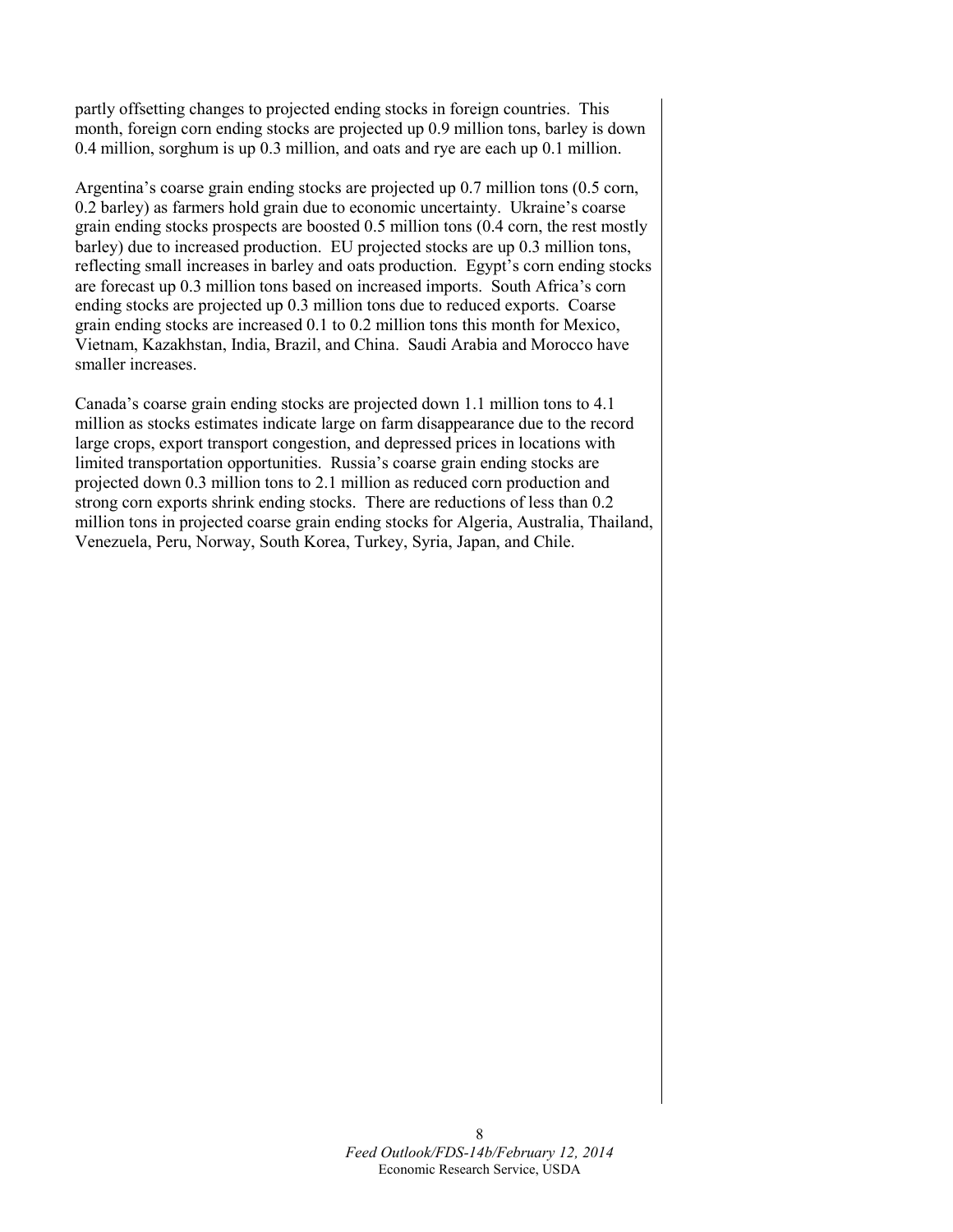### **Contact Information**

Thomas Capehart (domestic), (202)-694-5313, tcapehart@ers.usda.gov Edward Allen (international), (202)-694-5288, [ewallen@ers.usda.gov](mailto:ewallen@ers.usda.gov) Jennifer Bond, (economist), (202)-694-5326, jkbond@ers.usda.gov Verna Daniels (Web publishing), (202)-694-5301, [vblake@ers.usda.gov](mailto:vblake@ers.usda.gov)

### **Subscription Information**

#### Subscribe to ERS e-mail notification service at

http://www.ers.usda.gov/subscribe-to-ers-e-newsletters.aspx to receive timely notification of newsletter availability. Printed copies can be purchased from the USDA Order Desk by calling 1-800-363-2068 (specify the issue number)

To order printed copies of the five field crop newsletters—cotton and wool, feed, rice, oil crops, and wheat—as a series, specify series SUB-COR-4043

*Feed Monthly Tables, (http://www.ers.usda.gov/publications/fds-feed-outlook/) Feed Chart Gallery, (http://www.ers.usda.gov/data-products/chart-gallery.aspx)* 

## *Data*

#### Feed Grains Database

(http://ers.usda.gov/data-products/feed-grains-database.aspx) is a queryable database that contains monthly, quarterly, and annual data on prices, supply, and use of corn and other feed grains. This includes data published in the monthly Feed Outlook and the annual Feed Yearbook reports.

## *Related Websites*

Feed Outlook (http://usda.mannlib.cornell.edu/MannUsda/viewDocumentInfo.do?documentID=1273 WASDE) (http://usda.mannlib.cornell.edu/MannUsda/viewDocumentInfo.do?documentID=1194) Grain Circular (http://www.fas.usda.gov/grain/Current/default.asp) World Agricultural Production (http://www.fas.usda.gov/wap\_arc.asp) Corn Briefing Room (http://ers.usda.gov/topics/crops/corn.aspx)

The U.S. Department of Agriculture (USDA) prohibits discrimination in all its programs and activities on the basis of race, color, national origin, age, disability, and, where applicable, sex, marital status, familial status, parental status, religion, sexual orientation, genetic information, political beliefs, reprisal, or because all or a part of an individual's income is derived from any public assistance program. (Not all prohibited bases apply to all programs.) Persons with disabilities who require alternative means for communication of program information (Braille, large print, audiotape, etc.) should contact USDA's TARGET Center at (202) 720-2600 (voice and TDD). To file a complaint of discrimination write to USDA, Director, Office of Civil Rights, 1400 Independence Avenue, S.W., Washington, D.C. 20250-9410 or call (800) 795- 3272 (voice) or (202) 720-6382 (TDD). USDA is an equal opportunity provider and employer.

## **E mail Notification**

Readers of ERS outlook reports have two ways they can receive an e-mail notice about release of reports and associated data.

• Receive timely notification (soon after the report is posted on the web) via USDA's Economics, Statistics and Market Information System (which is housed at Cornell University's Mann Library). Go to [http://usda.mannlib.cornell.edu/](http://usda.mannlib.cornell.edu/MannUsda/aboutEmailService.do) [MannUsda/aboutEmailService.do](http://usda.mannlib.cornell.edu/MannUsda/aboutEmailService.do) and follow the instructions to receive e-mail notices about ERS, Agricultural Marketing Service, National Agricultural Statistics Service, and World Agricultural Outlook Board products.

• Receive weekly notification (on Friday afternoon) via the ERS website. Go to http://www.ers.usda.gov/subscrib e-to-ers-e-newsletters.aspx and follow the instructions to receive notices about ERS outlook reports, Amber Waves magazine, and other reports and data products on specific topics. ERS also offers RSS (really simple syndication) feeds for all ERS products. Go to http://www.ers.usda.gov/rss/ to get started.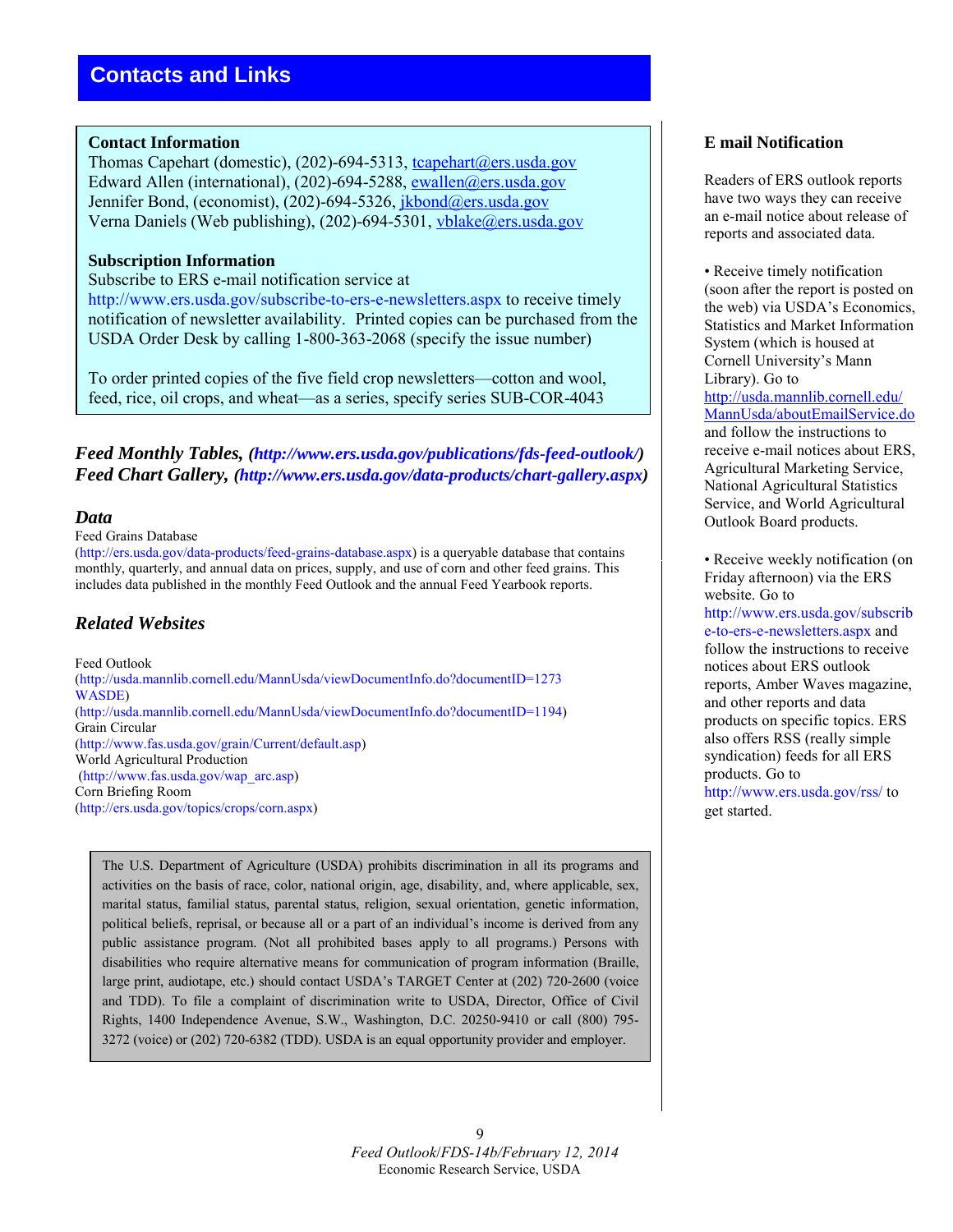**Tables**

Table 1--Feed grains: U.S. quarterly supply and disappearance (million bushels), 2/12/2014

|                |                         |                 |                     |            |         |                 |                    |                 |         |                    |                  | rann            |
|----------------|-------------------------|-----------------|---------------------|------------|---------|-----------------|--------------------|-----------------|---------|--------------------|------------------|-----------------|
|                |                         |                 |                     |            |         |                 | Food,              |                 |         |                    |                  | price 2/        |
|                |                         |                 |                     |            |         |                 | seed, and Feed and |                 |         | Total              |                  | (dollars        |
| and quarter 1/ | Commodity, market year, |                 | Beginning<br>stocks | Production | Imports | Total<br>supply | industrial<br>use  | residual<br>use | Exports | disappear-<br>ance | Ending<br>stocks | per<br>bushel)  |
| Corn           |                         | 2010/11 Sep-Nov | 1,708               | 12,447     | 5       | 14,160          | 1,582              | 2,069           | 452     | 4,103              | 10,057           | 4.30            |
|                |                         | Dec-Feb         | 10,057              |            | 8       | 10,065          | 1,577              | 1,562           | 403     | 3,542              | 6,523            | 5.07            |
|                |                         | Mar-May         | 6,523               |            | 10      | 6,534           | 1,638              | 715             | 510     | 2,864              | 3,670            | 6.01            |
|                |                         | Jun-Aug         | 3,670               |            | 4       | 3,673           | 1,628              | 453             | 465     | 2,546              | 1,128            | 6.51            |
|                |                         | Mkt yr          | 1,708               | 12,447     | 28      | 14,182          | 6,426              | 4,799           | 1,830   | 13,055             | 1,128            | 5.18            |
|                |                         |                 |                     |            |         |                 |                    |                 |         |                    |                  |                 |
|                |                         | 2011/12 Sep-Nov | 1,128               | 12,360     | 4       | 13,491          | 1,612              | 1,826           | 406     | 3,844              | 9,647            | 5.87            |
|                |                         | Dec-Feb         | 9,647               |            | 4       | 9,651           | 1,640              | 1,543           | 444     | 3,627              | 6,023            | 6.06            |
|                |                         | Mar-May         | 6,023               |            | 11      | 6,034           | 1,626              | 859             | 401     | 2,886              | 3,148            | 6.34            |
|                |                         | Jun-Aug         | 3,148               |            | 11      | 3,159           | 1,551              | 328             | 291     | 2,170              | 989              | 7.02            |
|                |                         | Mkt yr          | 1,128               | 12,360     | 29      | 13,517          | 6,428              | 4,557           | 1,543   | 12,528             | 989              | 6.22            |
|                |                         | 2012/13 Sep-Nov | 989                 | 10,780     | 35      | 11,804          | 1,468              | 2,082           | 221     | 3,771              | 8,033            | 6.87            |
|                |                         | Dec-Feb         | 8,033               |            | 48      | 8,080           | 1,435              | 1,082           | 163     | 2,681              | 5,400            | 6.95            |
|                |                         | Mar-May         | 5,400               |            | 40      | 5,440           | 1,567              | 922             | 185     | 2,674              | 2,766            | 7.04            |
|                |                         | Jun-Aug         | 2,766               |            | 40      | 2,806           | 1,573              | 249             | 162     | 1,985              | 821              | 6.67            |
|                |                         | Mkt yr          | 989                 | 10,780     | 162     | 11,932          | 6,044              | 4,335           | 731     | 11,111             | 821              | 6.89            |
|                |                         |                 |                     |            |         |                 |                    |                 |         |                    |                  |                 |
|                |                         | 2013/14 Sep-Nov | 821                 | 13,925     | 14      | 14,760          | 1,561              | 2,426           | 347     | 4,334              | 10,426           | 4.70            |
|                |                         | Mkt yr          | 821                 | 13,925     | 35      | 14,781          | 6,400              | 5,300           | 1,600   | 13,300             |                  | 1,481 4.20-4.80 |
|                |                         |                 |                     |            |         |                 |                    |                 |         |                    |                  |                 |
|                | Sorghum 2010/11         | Sep-Nov         | 41.24               | 345.63     | 0.01    | 386.87          | 23.60              | 89.69           | 35.91   | 149.21             | 237.67           | 4.43            |
|                |                         | Dec-Feb         | 237.67              |            | 0.02    | 237.69          | 24.85              | 16.20           | 25.59   | 66.64              | 171.05           | 5.21            |
|                |                         | Mar-May         | 171.05              |            | 0.00    | 171.05          | 26.79              | 12.90           | 51.32   | 91.02              | 80.03            | 6.32            |
|                |                         | Jun-Aug         | 80.03               |            |         | 80.03           | 9.76               | 3.94            | 38.88   | 52.58              | 27.45            | 5.90            |
|                |                         | Mkt yr          | 41.24               | 345.63     | 0.03    | 386.90          | 85.00              | 122.74          | 151.71  | 359.45             | 27.45            | 5.02            |
|                |                         | 2011/12 Sep-Nov | 27.45               | 214.44     | 0.00    | 241.89          | 24.50              | 44.31           | 22.13   | 90.94              | 150.95           | 5.98            |
|                |                         | Dec-Feb         | 150.95              |            | 0.05    | 151.00          | 25.51              | 5.64            | 11.78   | 42.93              | 108.07           | 5.97            |
|                |                         | Mar-May         | 108.07              |            | 0.05    | 108.12          | 26.51              | 15.36           | 7.72    | 49.59              | 58.53            | 6.00            |
|                |                         | Jun-Aug         | 58.53               |            | 0.01    | 58.53           | 8.47               | 5.29            | 21.81   | 35.58              | 22.95            | 6.02            |
|                |                         | Mkt yr          | 27.45               | 214.44     | 0.11    | 242.00          | 85.00              | 70.61           | 63.44   | 219.05             | 22.95            | 5.99            |
|                |                         |                 |                     |            |         |                 |                    |                 |         |                    |                  |                 |
|                |                         | 2012/13 Sep-Nov | 22.95               | 246.93     | 1.09    | 270.97          | 24.92              | 78.87           | 27.34   | 131.13             | 139.85           | 6.86            |
|                |                         | Dec-Feb         | 139.85              |            | 0.06    | 139.91          | 24.92              | 4.60            | 18.85   | 48.37              | 91.54            | 6.76            |
|                |                         | Mar-May         | 91.54               |            | 5.52    | 97.06           | 25.86              | 16.52           | 13.57   | 55.95              | 41.11            | 6.67            |
|                |                         | Jun-Aug         | 41.11               |            | 2.91    | 44.01           | 19.55              | $-6.93$         | 16.24   | 28.86              | 15.15            | 5.30            |
|                |                         | Mkt yr          | 22.95               | 246.93     | 9.57    | 279.46          | 95.24              | 93.07           | 76.00   | 264.30             | 15.15            | 6.33            |
|                |                         | 2013/14 Sep-Nov | 15.15               | 389.05     | 0.01    | 404.21          | 27.90              | 114.18          | 33.44   | 175.52             | 228.68           | 4.26            |
|                |                         | Mkt yr          | 15.15               | 389.05     | 0.01    | 404.21          | 100.00             | 125.00          | 160.00  | 385.00             |                  | 19.21 4.00-4.50 |
|                |                         |                 |                     |            |         |                 |                    |                 |         |                    |                  |                 |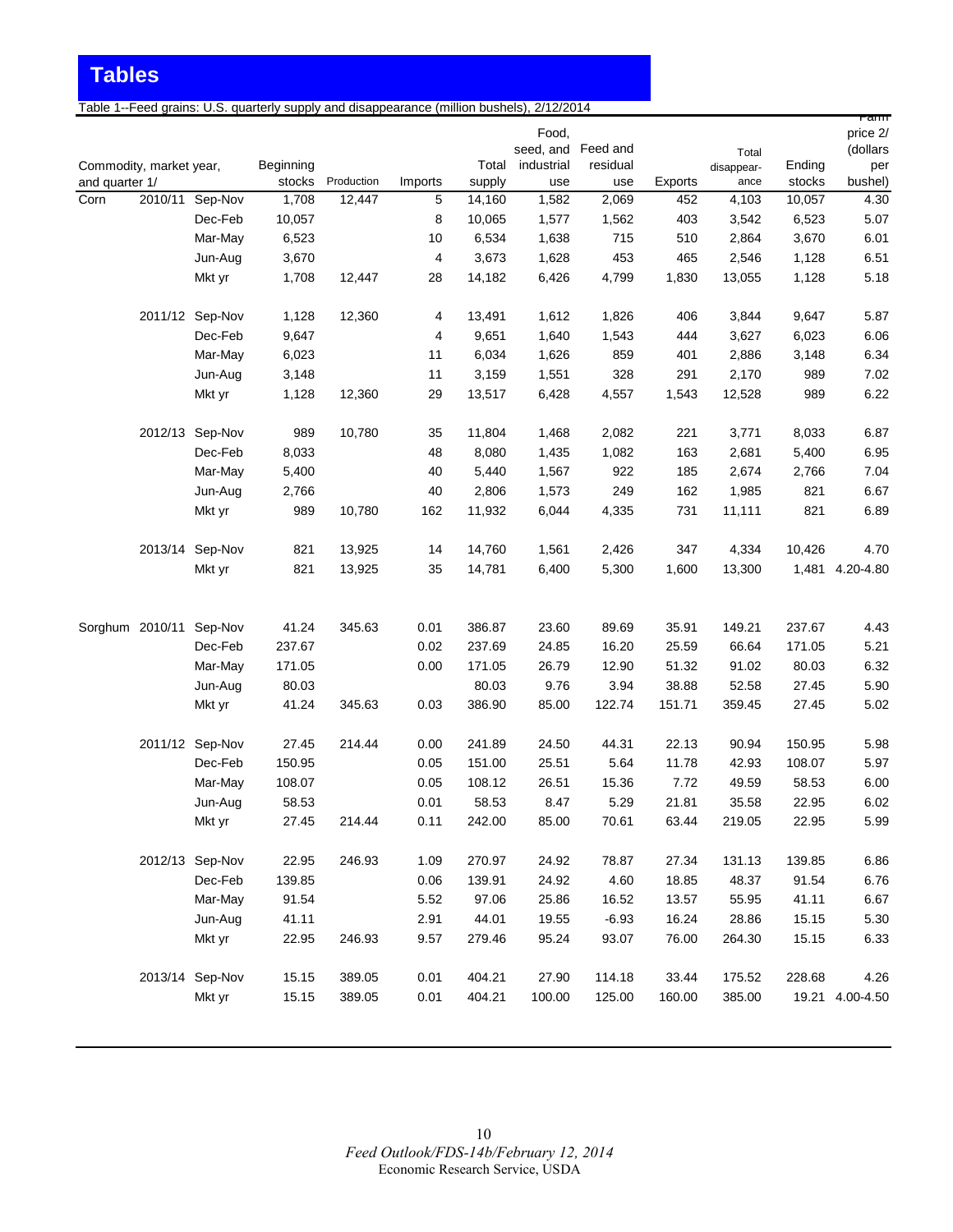|                          |                         |                    | Table 1--Feed grains: U.S. quarterly supply and disappearance, cont. (million bushels), 2/12/2014 |                   |                |               |                    |                                  |                         |            |               | ramm            |
|--------------------------|-------------------------|--------------------|---------------------------------------------------------------------------------------------------|-------------------|----------------|---------------|--------------------|----------------------------------|-------------------------|------------|---------------|-----------------|
|                          |                         |                    |                                                                                                   |                   |                |               | Food,              |                                  |                         |            |               | price 2/        |
|                          |                         |                    |                                                                                                   |                   |                |               | seed, and Feed and |                                  |                         | Total      |               | (dollars        |
|                          | Commodity, market year, |                    | Beginning                                                                                         |                   |                |               | Total industrial   | residual                         |                         | disappear- | Ending        | per             |
| and quarter 1/<br>Barley |                         | 2010/11 Jun-Aug    | stocks<br>115                                                                                     | Production<br>180 | Imports<br>3   | supply<br>299 | use<br>42          | use<br>33                        | Exports                 | ance<br>75 | stocks<br>224 | bushel)<br>3.71 |
|                          |                         |                    |                                                                                                   |                   |                |               |                    |                                  | $\mathbf{1}$            |            |               |                 |
|                          |                         | Sep-Nov            | 224<br>180                                                                                        |                   | 3<br>2         | 227<br>182    | 40                 | $\overline{2}$<br>$\overline{7}$ | 5<br>1                  | 46<br>44   | 180           | 3.72            |
|                          |                         | Dec-Feb<br>Mar-May |                                                                                                   |                   | $\overline{2}$ | 140           | 35<br>41           |                                  |                         |            | 138<br>89     | 3.89            |
|                          |                         | Mkt yr             | 138<br>115                                                                                        | 180               | 9              | 305           | 159                | 8<br>50                          | 1<br>8                  | 50<br>216  | 89            | 4.30<br>3.86    |
|                          |                         |                    |                                                                                                   |                   |                |               |                    |                                  |                         |            |               |                 |
|                          |                         | 2011/12 Jun-Aug    | 89                                                                                                | 156               | 1              | 246           | 41                 | 26                               | 3                       | 71         | 175           | 5.14            |
|                          |                         | Sep-Nov            | 175                                                                                               |                   | 4              | 179           | 39                 | $-2$                             | 3                       | 40         | 139           | 5.46            |
|                          |                         | Dec-Feb            | 139                                                                                               |                   | 7              | 145           | 38                 | 12                               | 1                       | 52         | 94            | 5.44            |
|                          |                         | Mar-May            | 94                                                                                                |                   | 5              | 99            | 37                 | $\mathbf{1}$                     | 1                       | 39         | 60            | 5.52            |
|                          |                         | Mkt yr             | 89                                                                                                | 156               | 16             | 261           | 155                | 38                               | 9                       | 201        | 60            | 5.35            |
|                          |                         | 2012/13 Jun-Aug    | 60                                                                                                | 220               | 5              | 285           | 40                 | 45                               | $\mathbf{3}$            | 89         | 197           | 6.40            |
|                          |                         | Sep-Nov            | 197                                                                                               |                   | 6              | 203           | 38                 | 3                                | 3                       | 45         | 158           | 6.46            |
|                          |                         | Dec-Feb            | 158                                                                                               |                   | 6              | 164           | 37                 | 9                                | 1                       | 47         | 117           | 6.44            |
|                          |                         | Mar-May            | 117                                                                                               |                   | 6              | 123           | 40                 | 1                                | 1                       | 42         | 80            | 6.42            |
|                          |                         | Mkt yr             | 60                                                                                                | 220               | 23             | 304           | 155                | 59                               | 9                       | 223        | 80            | 6.43            |
|                          |                         | 2013/14 Jun-Aug    | 80                                                                                                | 215               | 2              | 298           | 40                 | 59                               | 3                       | 102        | 196           | 6.23            |
|                          |                         | Sep-Nov            | 196                                                                                               |                   | 5              | 201           | 39                 | $-11$                            | 3                       | 31         | 170           | 5.93            |
|                          |                         | Mkt yr             | 80                                                                                                | 215               | 20             | 315           | 155                | 60                               | $10$                    | 225        |               | 90 5.85-6.25    |
|                          |                         |                    |                                                                                                   |                   |                |               |                    |                                  |                         |            |               |                 |
| Oats                     |                         | 2010/11 Jun-Aug    | 80                                                                                                | 81                | 24             | 186           | 18                 | 50                               | 1                       | 69         | 117           | 2.10            |
|                          |                         | Sep-Nov            | 117                                                                                               |                   | 24             | 140           | 18                 | 21                               | 1                       | 39         | 101           | 2.59            |
|                          |                         | Dec-Feb            | 101                                                                                               |                   | 19             | 120           | 17                 | 16                               | 1                       | 34         | 86            | 3.13            |
|                          |                         | Mar-May            | 86                                                                                                |                   | 18             | 105           | 22                 | 15                               | 1                       | 37         | 68            | 3.44            |
|                          |                         | Mkt yr             | 80                                                                                                | 81                | 85             | 247           | 74                 | 102                              | 3                       | 179        | 68            | 2.52            |
|                          |                         | 2011/12 Jun-Aug    | 68                                                                                                | 54                | 18             | 139           | 17                 | 43                               | 1                       | 61         | 78            | 3.27            |
|                          |                         | Sep-Nov            | 78                                                                                                |                   | 36             | 114           | 18                 | 17                               | $\mathbf{1}$            | 35         | 79            | 3.62            |
|                          |                         | Dec-Feb            | 79                                                                                                |                   | 24             | 103           | 17                 | 11                               | 0                       | 29         | 75            | 3.53            |
|                          |                         | Mar-May            | ${\bf 75}$                                                                                        |                   | 16             | 91            | 24                 | 12                               | 0                       | 36         | 55            | 3.95            |
|                          |                         | Mkt yr             | 68                                                                                                | 54                | 94             | 215           | 76                 | 82                               | $\overline{\mathbf{c}}$ | 160        | 55            | 3.49            |
|                          |                         | 2012/13 Jun-Aug    | 55                                                                                                | 64                | 29             | 148           | 17                 | 46                               | $\pmb{0}$               | 63         | 85            | 3.76            |
|                          |                         | Sep-Nov            | 85                                                                                                |                   | 27             | 112           | 18                 | 21                               | 0                       | 39         | 73            | 3.84            |
|                          |                         | Dec-Feb            | 73                                                                                                |                   | 17             | 90            | 17                 | 20                               | 0                       | 38         | 53            | 4.02            |
|                          |                         | Mar-May            | 53                                                                                                |                   | 20             | 72            | 24                 | 12                               | 0                       | 36         | 36            | 4.35            |
|                          |                         | Mkt yr             | 55                                                                                                | 64                | 93             | 212           | 76                 | 98                               | 1                       | 176        | 36            | 3.89            |
|                          |                         | 2013/14 Jun-Aug    | 36                                                                                                | 66                | 17             | 120           | 17                 | 38                               | $\pmb{0}$               | 56         | 63            | 3.75            |
|                          |                         | Sep-Nov            | 63                                                                                                |                   | 28             | 91            | 18                 | 25                               | 0                       | 44         | 48            | 3.50            |
|                          |                         | Mkt yr             | 36                                                                                                | 66                | 95             | 197           | 77                 | 85                               | $\overline{2}$          | 164        |               | 33 3.55-3.85    |
|                          |                         |                    |                                                                                                   |                   |                |               |                    |                                  |                         |            |               |                 |

Latest market year is projected; previous market year is estimated. Totals may not add due to rounding.

1/ Corn and sorghum, September 1-August 31 marketing year; Barley and oats, June 1-May 31 marketing year.

2/ Average price received by farmers based on monthly price weighted by monthly marketings. For the latest market year, quarterly prices are calculated by using the current monthly prices weighted by the monthly marketings for those months for the previous 5 years divided by the sum of marketings for those months.

Source: USDA, World Agricultural Outlook Board, World Agricultural Supply and Demand Estimates and supporting materials.

*Data run: 2/11/2014*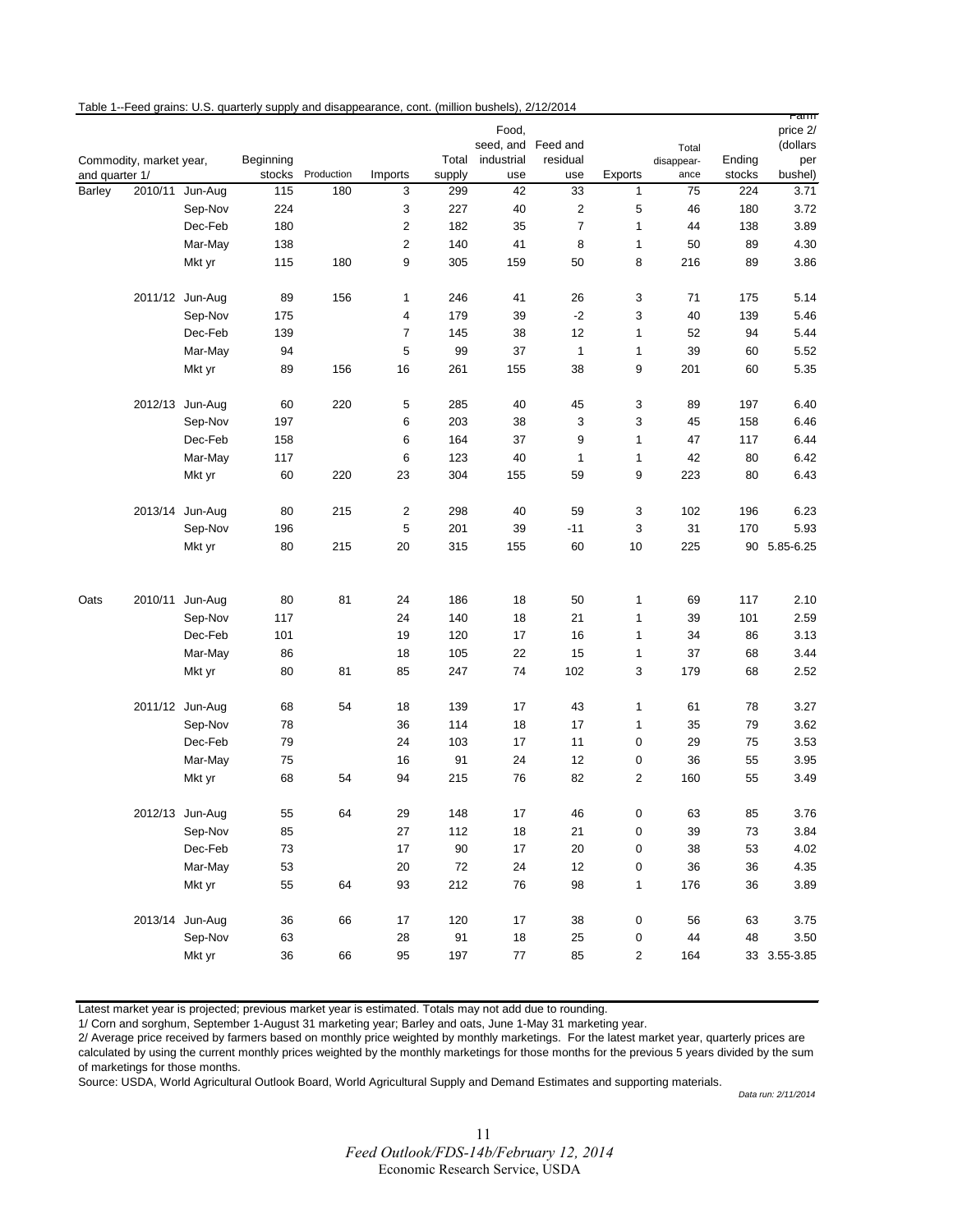#### Table 2--Feed and residual use of wheat and coarse grains, 2/12/2014

|                 |            |              |              |              |              |              |              |              |              | Energy feeds |
|-----------------|------------|--------------|--------------|--------------|--------------|--------------|--------------|--------------|--------------|--------------|
|                 |            |              |              |              |              |              |              |              | Grain        | per grain    |
|                 |            | Corn         | Sorghum      | Barley       | Oats         | Feed grains  | Wheat        | Energy feeds | consumina    | consuming    |
| Market year and |            | (million     | (million     | (million     | (million     | (million     | (million)    | (million)    | animal units | animal unit  |
| quarter 1/      |            | metric tons) | metric tons) | metric tons) | metric tons) | metric tons) | metric tons) | metric tons) | (millions)   | (tons)       |
| 2011/12         | Q1 Sep-Nov | 46.4         | 1.1          | $-0.0$       | 0.3          | 47.8         | $-0.5$       | 47.3         |              |              |
|                 | Q2 Dec-Feb | 39.2         | 0.1          | 0.3          | 0.2          | 39.8         | 1.2          | 41.0         |              |              |
|                 | Q3 Mar-May | 21.8         | 0.4          | 0.0          | 0.2          | 22.4         | $-1.9$       | 20.5         |              |              |
|                 | Q4 Jun-Aug | 8.3          | 0.1          | 1.0          | 0.7          | 10.2         | 11.6         | 21.8         |              |              |
|                 | MY Sep-Aug | 115.7        | 1.8          | 1.2          | 1.5          | 120.3        | 10.4         | 130.7        | 92.8         | 1.4          |
| 2012/13         | Q1 Sep-Nov | 52.9         | 2.0          | 0.1          | 0.4          | 55.3         | $-0.9$       | 54.5         |              |              |
|                 | Q2 Dec-Feb | 27.5         | 0.1          | 0.2          | 0.3          | 28.1         | 0.3          | 28.4         |              |              |
|                 | Q3 Mar-May | 23.4         | 0.4          | 0.0          | 0.2          | 24.1         | $-0.4$       | 23.7         |              |              |
|                 | Q4 Jun-Aug | 6.3          | $-0.2$       | 1.3          | 0.6          | 8.0          | 11.2         | 19.3         |              |              |
|                 | MY Sep-Aug | 110.1        | 2.4          | 1.6          | 1.5          | 115.6        | 10.2         | 125.8        | 91.7         | 1.4          |
| 2013/14         | Q1 Sep-Nov | 61.7         | 2.9          | $-0.2$       | 0.4          | 64.8         | $-4.5$       | 60.3         |              |              |
|                 | MY Sep-Aug | 134.6        | 3.2          | 0.9          | 1.7          | 140.4        | 1.8          | 142.2        | 91.4         | 1.6          |

1/ Corn and sorghum, September 1-August 31 marketing year; Barley and oats, June 1-May 31 marketing year.

Source: USDA, World Agricultural Outlook Board, World Agricultural Supply and Demand Estimates and supporting materials.

|          | Table 3--Cash feed grain prices, 2/12/2014 |                      |         |                      |                        |         |                      |                          |                        |         |
|----------|--------------------------------------------|----------------------|---------|----------------------|------------------------|---------|----------------------|--------------------------|------------------------|---------|
|          |                                            | Corn, No. 2 yellow,  |         |                      | Corn, No. 2 yellow,    |         | Sorghum              |                          | Sorghum, No. 2 yellow, |         |
| Mkt year |                                            | Central IL           |         |                      | Gulf ports, LA         |         | , No. 2              | Gulf ports, LA           |                        |         |
| and      |                                            | (dollars per bushel) |         |                      | (dollars per bushel)   |         | yellow,              |                          | (dollars per cwt)      |         |
| month 1/ | 2011/12                                    | 2012/13              | 2013/14 | 2011/12              | 2012/13                | 2013/14 | 2011/12              | 2011/12                  | 2012/13                | 2013/14 |
| Sep      | 6.77                                       | 7.70                 | 4.78    | 7.50                 | 8.15                   | 5.27    | 11.48                | 12.88                    | 12.97                  | 9.84    |
| Oct      | 6.23                                       | 7.48                 | 4.20    | 6.98                 | 8.16                   | 5.13    | 10.73                | 12.08                    | 13.20                  | 9.31    |
| Nov      | 6.26                                       | 7.39                 | 4.10    | 6.97                 | 8.18                   | 5.06    | 10.96                | 12.44                    | 13.10                  | 8.86    |
| Dec      | 5.96                                       | 7.23                 | 4.13    | 6.57                 | 7.85                   | 5.06    | 10.50                | 11.82                    | 13.14                  | 9.34    |
| Jan      | 6.25                                       | 7.17                 | 4.13    | 6.94                 | 7.70                   | 5.02    |                      | 12.20                    | 13.13                  | 9.77    |
| Feb      | 6.41                                       | 7.15                 |         | 7.10                 | 7.70                   |         |                      | 12.09                    | 13.12                  |         |
| Mar      | 6.46                                       | 7.33                 |         | 7.13                 | 7.85                   |         |                      | 12.04                    | 13.32                  |         |
| Apr      | 6.34                                       | 6.57                 |         | 6.96                 | 7.11                   |         |                      | 11.94                    | 12.18                  |         |
| May      | 6.27                                       | 6.83                 |         | 6.84                 | 7.50                   |         |                      |                          | 12.42                  |         |
| Jun      | 6.30                                       | 6.94                 |         | 6.79                 | 7.58                   |         |                      |                          |                        |         |
| Jul      | 7.85                                       | 6.61                 |         | 8.46                 | 7.10                   |         |                      |                          |                        |         |
| Aug      | 8.15                                       | 5.98                 |         | 8.44                 | 6.07                   |         |                      | 13.47                    | 10.01                  |         |
| Mkt year | 6.60                                       | 7.03                 |         | 7.22                 | 7.58                   |         | 10.92                | 12.33                    | 12.66                  |         |
|          |                                            | Barley, No. 2 feed,  |         |                      | Barley, No. 3 malting, |         |                      | Oats, No. 2 white heavy, |                        |         |
|          |                                            | Minneapolis, MN      |         |                      | Minneapolis, MN        |         |                      | Minneapolis, MN          |                        |         |
|          |                                            | (dollars per bushel) |         | (dollars per bushel) |                        |         | (dollars per bushel) |                          |                        |         |
|          | 2011/12                                    | 2012/13              | 2013/14 | 2011/12              | 2012/13                | 2013/14 | 2011/12              | 2012/13                  | 2013/14                |         |
| Jun      | 5.06                                       | 5.15                 | 5.01    | 7.40                 | 7.03                   | 6.88    | 3.68                 | 3.37                     | 4.21                   |         |
| Jul      | 5.18                                       | 5.52                 | 4.66    | 7.72                 | 6.89                   | 6.79    | 3.68                 | 3.95                     | 3.84                   |         |
| Aug      | 5.25                                       | 5.78                 | 4.03    | 7.83                 | 6.95                   | 5.88    | 3.69                 | 3.99                     | 3.78                   |         |
| Sep      | 5.14                                       | 5.58                 | 3.48    | 7.76                 | 6.99                   | 5.41    | 3.72                 | 3.89                     | 3.40                   |         |
| Oct      | 5.16                                       | 5.51                 | 3.39    | 7.64                 | 7.11                   | 5.50    | 3.51                 | 3.98                     | 3.57                   |         |
| Nov      | 5.29                                       | 5.49                 | 3.46    | 7.60                 | 7.23                   | 5.46    | 3.36                 | 3.85                     | 3.79                   |         |
| Dec      | 5.17                                       | 5.29                 | 3.52    | 7.32                 | 7.22                   | 5.77    | 3.30                 | 3.94                     | 3.80                   |         |
| Jan      | 5.24                                       | 5.08                 | 3.65    | 7.20                 | 7.09                   | 5.72    | 3.16                 | 3.79                     | 4.30                   |         |
| Feb      | 5.26                                       | 5.16                 |         | 7.07                 | 7.04                   |         | 3.46                 | 4.07                     |                        |         |
| Mar      | 5.37                                       | 5.22                 |         | 7.05                 | 6.87                   |         | 3.48                 | 4.26                     |                        |         |
| Apr      | 5.18                                       | 5.00                 |         | 7.03                 | 6.51                   |         | 3.55                 | 4.13                     |                        |         |
| May      | 5.21                                       | 5.04                 |         | 7.00                 | 6.70                   |         | 3.48                 | 3.99                     |                        |         |
| Mkt year | 5.21                                       | 5.32                 |         | 7.38                 | 6.97                   |         | 3.50                 | 3.93                     |                        |         |

1/ Corn and sorghum, September 1-August 31 marketing year; Barley and oats, June 1-May 31 marketing year. Simple average of monthly prices for the marketing year.

Source: USDA, Agricultural Marketing Service, http://marketnews.usda.gov/portal/lg.

*Data run: 2/11/2014*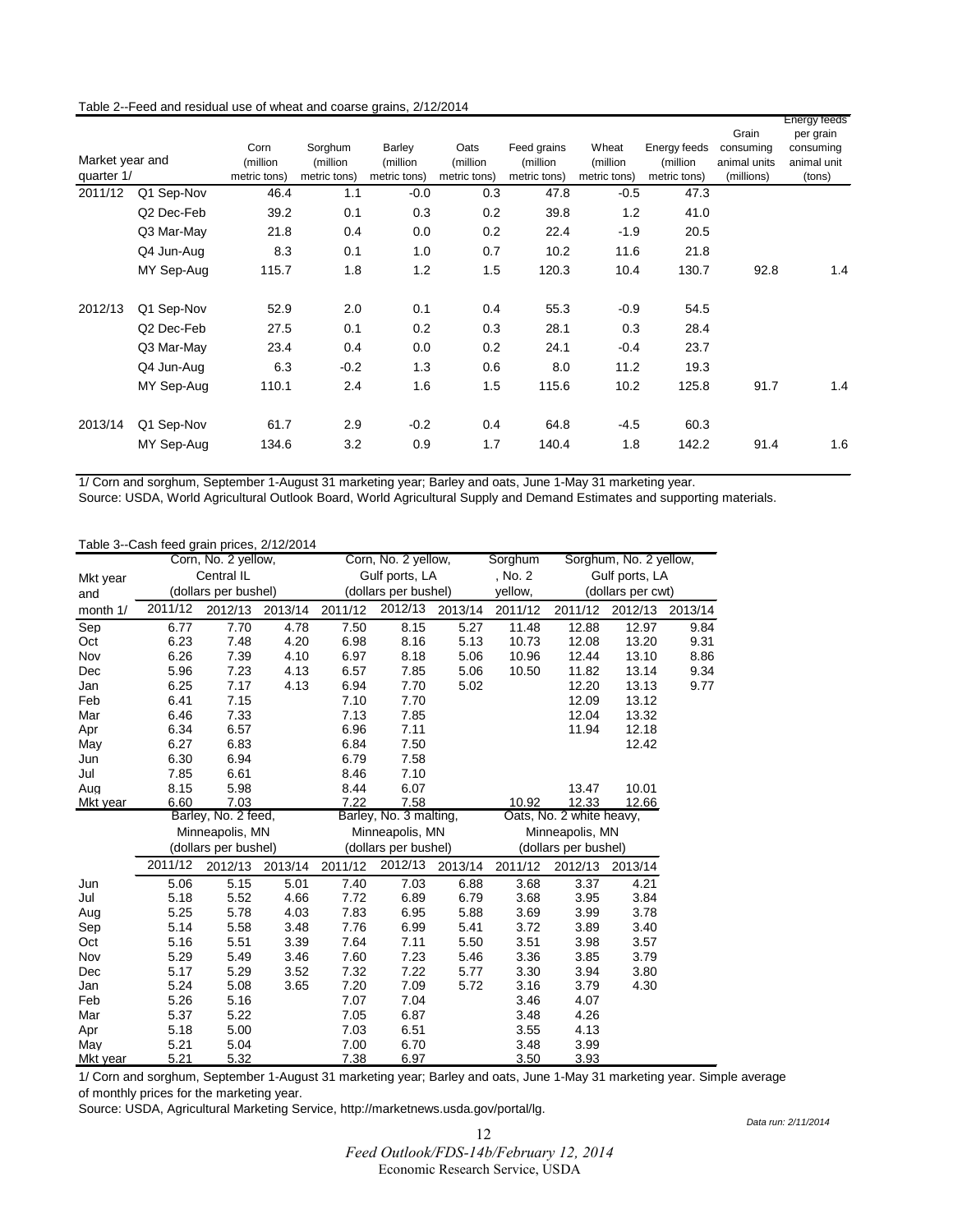#### Table 4--Selected feed and feed byproduct prices (dollars per ton), 2/12/2014

|           | Soybean meal,                         |            | Cottonseed meal, |         | Corn gluten feed,        |         |              | Corn gluten meal, |         |              |                  |         |
|-----------|---------------------------------------|------------|------------------|---------|--------------------------|---------|--------------|-------------------|---------|--------------|------------------|---------|
| Mkt year  | high protein,<br>Central Illinois, IL |            |                  |         | 41% solvent,             |         | 21% protein, |                   |         | 60% protein, |                  |         |
| and month |                                       |            |                  |         | Memphis, TN              |         |              | Midwest           |         |              | Midwest          |         |
| 1/        | 2011/12                               | 2012/13    | 2013/14          | 2011/12 | 2012/13                  | 2013/14 | 2011/12      | 2012/13           | 2013/14 | 2011/12      | 2012/13          | 2013/14 |
| Oct       | 301.45                                | 488.46     | 443.63           | 255.63  | 343.00                   | 355.00  | 173.75       | 226.50            | 157.50  | 524.38       | 753.50           | 601.25  |
| Nov       | 292.22                                | 466.16     | 451.13           | 240.50  | 376.88                   | 345.00  | 168.20       | 209.75            | 224.87  | 487.00       | 716.25           | 706.71  |
| Dec       | 281.66                                | 460.09     | 498.31           | 220.63  | 345.00                   | 401.88  | 155.00       | 203.34            | 158.38  | 441.25       | 673.34           | 631.25  |
| Jan       | 310.65                                | 431.39     | 479.54           | 213.00  | 327.50                   | 378.34  | 138.00       | 204.10            | 163.13  | 433.50       | 599.50           | 622.50  |
| Feb       | 330.37                                | 440.67     |                  | 190.00  | 279.38                   |         | 133.75       | 209.88            |         | 448.75       | 584.38           |         |
| Mar       | 365.96                                | 437.33     |                  | 225.00  | 301.88                   |         | 129.38       | 204.13            |         | 487.50       | 581.88           |         |
| Apr       | 394.30                                | 422.07     |                  | 240.63  | 314.50                   |         | 128.75       | 176.70            |         | 498.75       | 540.50           |         |
| May       | 415.17                                | 465.72     |                  | 270.00  | 311.88                   |         | 137.80       | 157.25            |         | 533.00       | 480.63           |         |
| Jun       | 422.60                                | 496.78     |                  | 294.38  | 329.38                   |         | 138.00       | 151.00            |         | 579.00       | 550.00           |         |
| Jul       | 515.83                                | 544.59     |                  | 350.50  | 344.50                   |         | 192.20       | 140.60            |         | 629.00       | 591.00           |         |
| Aug       | 564.69                                | 464.91     |                  | 407.50  | 330.00                   |         | 252.50       | 123.13            |         | 718.75       | 565.63           |         |
| Sep       | 529.37                                | 500.39     |                  | 393.75  | 374.38                   |         | 243.38       | 135.50            |         | 721.88       | 573.75           |         |
| Mkt yr    | 393.69                                | 468.21     |                  | 275.13  | 331.52                   |         | 165.89       | 178.49            |         | 541.90       | 600.86           |         |
|           |                                       |            |                  |         |                          |         |              |                   |         |              | Alfalfa hay,     |         |
|           | Meat and bone meal,                   |            |                  |         | Distillers dried grains, |         |              | Wheat middlings,  |         |              | weighted-average |         |
|           |                                       | Central US |                  |         | Central Illinois, IL     |         |              | Kansas City, MO   |         |              | farm price 2/    |         |
|           | 2011/12                               | 2012/13    | 2013/14          | 2011/12 | 2012/13                  | 2013/14 | 2011/12      | 2012/13           | 2013/14 | 2011/12      | 2012/13          | 2013/14 |
| Oct       | 299.02                                | 463.59     | 385.53           | 207.50  | 278.00                   | 216.50  | 185.69       | 208.57            | 153.37  | 204.00       | 212.00           | 193.00  |
| Nov       | 284.24                                | 380.38     | 410.95           | 216.10  | 259.00                   | 217.13  | 198.55       | 193.60            | 138.69  | 193.00       | 215.00           | 188.00  |
| Dec       | 280.76                                | 320.42     | 459.57           | 192.25  | 261.67                   | 220.50  | 196.24       | 217.37            | 198.00  | 195.00       | 217.00           | 187.00  |
| Jan       | 285.08                                | 338.16     | 456.88           | 194.20  | 264.90                   | 200.00  | 138.58       | 196.38            | 151.62  | 193.00       | 217.00           | 185.00  |
| Feb       | 289.60                                | 410.39     |                  | 203.00  | 271.13                   |         | 136.35       | 197.47            |         | 194.00       | 218.00           |         |
| Mar       | 337.49                                | 474.92     |                  | 213.88  | 270.88                   |         | 126.71       | 196.93            |         | 200.00       | 219.00           |         |
| Apr       | 421.08                                | 424.37     |                  | 213.88  | 242.40                   |         | 108.05       | 183.64            |         | 210.00       | 213.00           |         |
| May       | 439.82                                | 387.05     |                  | 223.40  | 229.00                   |         | 136.28       | 138.75            |         | 215.00       | 221.00           |         |
| Jun       | 393.29                                | 413.74     |                  | 220.63  | 235.88                   |         | 144.36       | 147.13            |         | 205.00       | 220.00           |         |
| Jul       | 414.07                                | 481.53     |                  | 272.90  | 240.20                   |         | 212.28       | 138.30            |         | 203.00       | 209.00           |         |
| Aug       | 444.80                                | 461.38     |                  | 301.63  | 232.13                   |         | 256.13       | 120.91            |         | 203.00       | 200.00           |         |
| Sep       | 490.16                                | 450.82     |                  | 293.38  | 230.13                   |         | 216.21       | 140.35            |         | 206.00       | 194.00           |         |
| Mkt yr    | 364.95                                | 417.23     |                  | 229.39  | 251.27                   |         | 171.28       | 173.28            |         | 196.00       | 210.00           |         |

1/ October 1-September 30 except for hay. Simple average of monthly prices for the marketing year except for hay.

Source: USDA, Agricultural Marketing Service, http://marketnews.usda.gov/portal/lg, and USDA, National Agricultural Statistics Service, http://www.nass.usda.gov/Data\_and\_Statistics/Quick\_Stats/index.asp.

#### Table 5--Corn: Food, seed, and industrial use (million bushels), 2/12/2014

|                     |            |               |             |        |                    | Alcohol for |             |       |                |
|---------------------|------------|---------------|-------------|--------|--------------------|-------------|-------------|-------|----------------|
|                     |            | High-fructose |             |        |                    | beverages   | Cereals and |       | Total food,    |
|                     |            | corn syrup    | Glucose and |        | Alcohol for        | and         | other       |       | seed, and      |
| Mkt year and gtr 1/ |            | (HFCS)        | dextrose    | Starch | fuel manufacturing |             | products    | Seed  | industrial use |
| 2011/12             | Q1 Sep-Nov | 119.63        | 78.00       | 64.65  | 1,265.73           | 33.30       | 50.73       | 0.00  | 1,612.03       |
|                     | Q2 Dec-Feb | 114.98        | 73.41       | 62.04  | 1,303.84           | 34.93       | 50.73       | 0.00  | 1,639.93       |
|                     | Q3 Mar-May | 136.83        | 72.97       | 62.15  | 1,243.30           | 36.59       | 50.53       | 23.57 | 1,625.93       |
|                     | Q4 Jun-Aug | 141.94        | 72.37       | 65.18  | 1,187.16           | 31.68       | 51.23       | 0.96  | 1,550.53       |
|                     | MY Sep-Aug | 513.37        | 296.75      | 254.01 | 5,000.03           | 136.50      | 203.23      | 24.53 | 6,428.42       |
| 2012/13             | Q1 Sep-Nov | 123.07        | 70.40       | 63.98  | 1,124.38           | 34.16       | 52.40       | 0.00  | 1,468.38       |
|                     | Q2 Dec-Feb | 113.44        | 65.36       | 58.68  | 1,109.85           | 35.83       | 52.29       | 0.00  | 1,435.44       |
|                     | Q3 Mar-May | 126.32        | 72.48       | 62.20  | 1,193.06           | 37.52       | 52.84       | 22.37 | 1,566.78       |
|                     | Q4 Jun-Aug | 128.20        | 73.91       | 62.36  | 1,221.16           | 32.49       | 52.90       | 2.22  | 1,573.24       |
|                     | MY Sep-Aug | 491.02        | 282.15      | 247.22 | 4,648.45           | 140.00      | 210.42      | 24.58 | 6,043.84       |
| 2013/14             | Q1 Sep-Nov | 113.43        | 71.11       | 60.81  | 1,230.13           | 34.21       | 51.16       | 0.00  | 1,560.84       |
|                     | MY Sep-Aug | 500.00        | 280.00      | 250.00 | 5,000.00           | 140.00      | 205.35      | 24.65 | 6,400.00       |

1/ September-August. Latest data may be preliminary or projected.

Source: Calculated by USDA, Economic Research Service. **Date run: 2/11/2014** Date run: 2/11/2014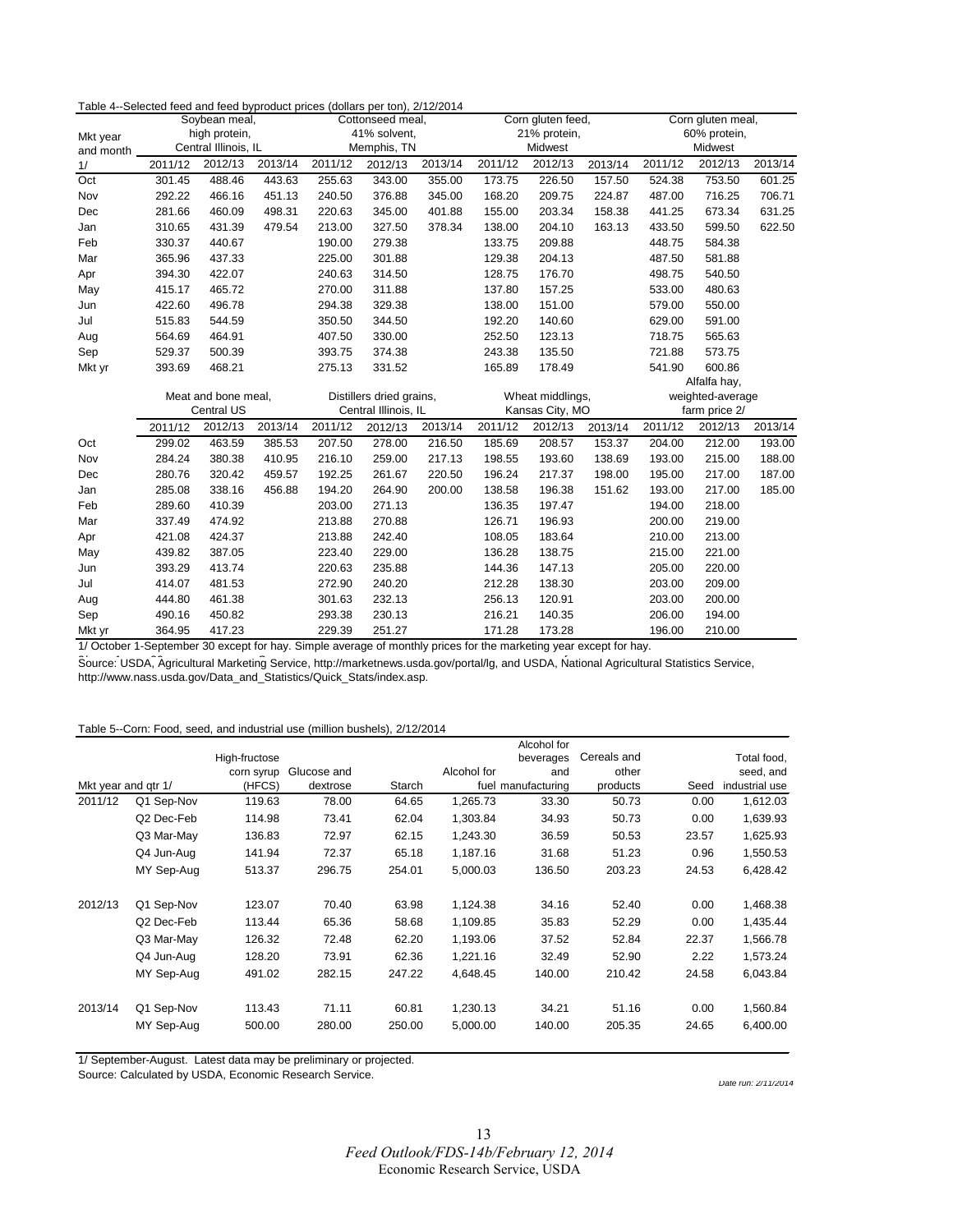| Table 6--Wholesale corn milling product and byproduct prices, 2/12/2014 |  |  |
|-------------------------------------------------------------------------|--|--|
|-------------------------------------------------------------------------|--|--|

|             |                    |         |                    |         |         |                   |         |                   | High-fructose corn |         |
|-------------|--------------------|---------|--------------------|---------|---------|-------------------|---------|-------------------|--------------------|---------|
|             | Corn meal, yellow, |         | Corn meal, yellow, |         |         | Corn starch,      |         | Dextrose,         | syrup (42%),       |         |
| Mkt year    | Chicago, IL        |         | New York, NY       |         |         | Midwest 3/        |         | <b>Midwest</b>    |                    | Midwest |
| and month   | (dollars per cwt)  |         | (dollars per cwt)  |         |         | (dollars per cwt) |         | (cents per pound) | (cents per pound)  |         |
| 1/          | 2012/13            | 2013/14 | 2012/13            | 2013/14 | 2012/13 | 2013/14           | 2012/13 | 2013/14           | 2012/13            | 2013/14 |
| Sep         | 29.21              | 27.17   | 31.03              | 28.82   | 24.22   | 21.04             | 34.85   | 35.35             | 23.38              | 25.88   |
| Oct         | 28.56              | 26.47   | 30.39              | 28.10   | 23.05   | 18.55             | 34.85   | 35.35             | 23.38              | 25.88   |
| Nov         | 28.34              | 26.22   | 30.17              | 27.95   | 22.24   | 15.64             | 35.35   | 34.10             | 23.38              | 24.38   |
| Dec         | 28.01              | 26.26   | 29.84              | 27.89   | 22.27   | 14.68             | 35.10   | 32.85             | 23.38              | 22.88   |
| Jan         | 27.93              | 26.04   | 29.76              | 27.67   | 22.78   | 14.41             | 35.35   | 29.18             | 25.88              | 20.56   |
| Feb         | 27.63              |         | 29.46              |         | 22.27   |                   | 35.35   |                   | 25.88              |         |
| Mar         | 27.79              |         | 29.61              |         | 22.81   |                   | 35.35   |                   | 25.88              |         |
| Apr         | 27.19              |         | 29.07              |         | 23.08   |                   | 35.35   |                   | 25.88              |         |
| May         | 27.94              |         | 29.77              |         | 21.97   |                   | 35.35   |                   | 25.88              |         |
| Jun         | 28.35              |         | 30.18              |         | 22.72   |                   | 35.35   |                   | 25.88              |         |
| Jul         | 29.08              |         | 30.91              |         | 23.38   |                   | 35.35   |                   | 25.88              |         |
| Aug         | 28.07              |         | 29.80              |         | 23.08   |                   | 35.35   |                   | 25.88              |         |
| Mkt year 2/ | 28.17              |         | 30.00              |         | 22.82   |                   | 35.25   |                   | 25.04              |         |

1/ September-August. Latest month is preliminary.

2/ Simple average of monthly prices for the marketing year.

3/ Bulk-industrial, unmodified.

Source: Milling and Baking News, except for corn starch which is from private industry.

*Date run: 2/11/2014*

|                           |                     | ---------- 2011/12 ---------- |         | ---------- 2012/13 ---------- |         | 2013/14        |
|---------------------------|---------------------|-------------------------------|---------|-------------------------------|---------|----------------|
| Import and country/region |                     | Mkt year                      | Jun-Dec | Mkt year                      | Jun-Dec | Jun-Dec        |
| Oats                      | Canada              | 1,556                         | 1,072   | 1,590                         | 1,067   | 867            |
|                           | Finland             | 35                            | 8       |                               |         | 39             |
|                           | Sweden              | 29                            |         | 8                             |         | 33             |
|                           | All other countries | 1                             | 0       | $\overline{2}$                |         | $\overline{2}$ |
|                           | Total 2/            | 1,621                         | 1,080   | 1,600                         | 1,069   | 942            |
| Malting barley            | Canada              | 264                           | 80      | 342                           | 205     | 97             |
|                           | All other countries | $\Omega$                      | 0       | $\Omega$                      | 0       |                |
|                           | Total 2/            | 264                           | 81      | 342                           | 205     | 97             |
| Other barley 3/           | Canada              | 89                            | 50      | 161                           | 86      | 77             |
|                           | All other countries | 1                             | 0       | $\overline{4}$                |         | 1              |
|                           | Total 2/            | 90                            | 51      | 165                           | 87      | 79             |

#### Table 7--U.S. feed grain imports by selected sources (1,000 metric tons) 1/, 2/12/2014

1/ Grain only. Market year (June-May) and market year to date.

2/ Totals may not add due to rounding.

3/ Grain for purposes other than malting, such as feed and seed use.

Source: U.S. Department of Commerce, Bureau of the Census, Foreign Trade Statistics.